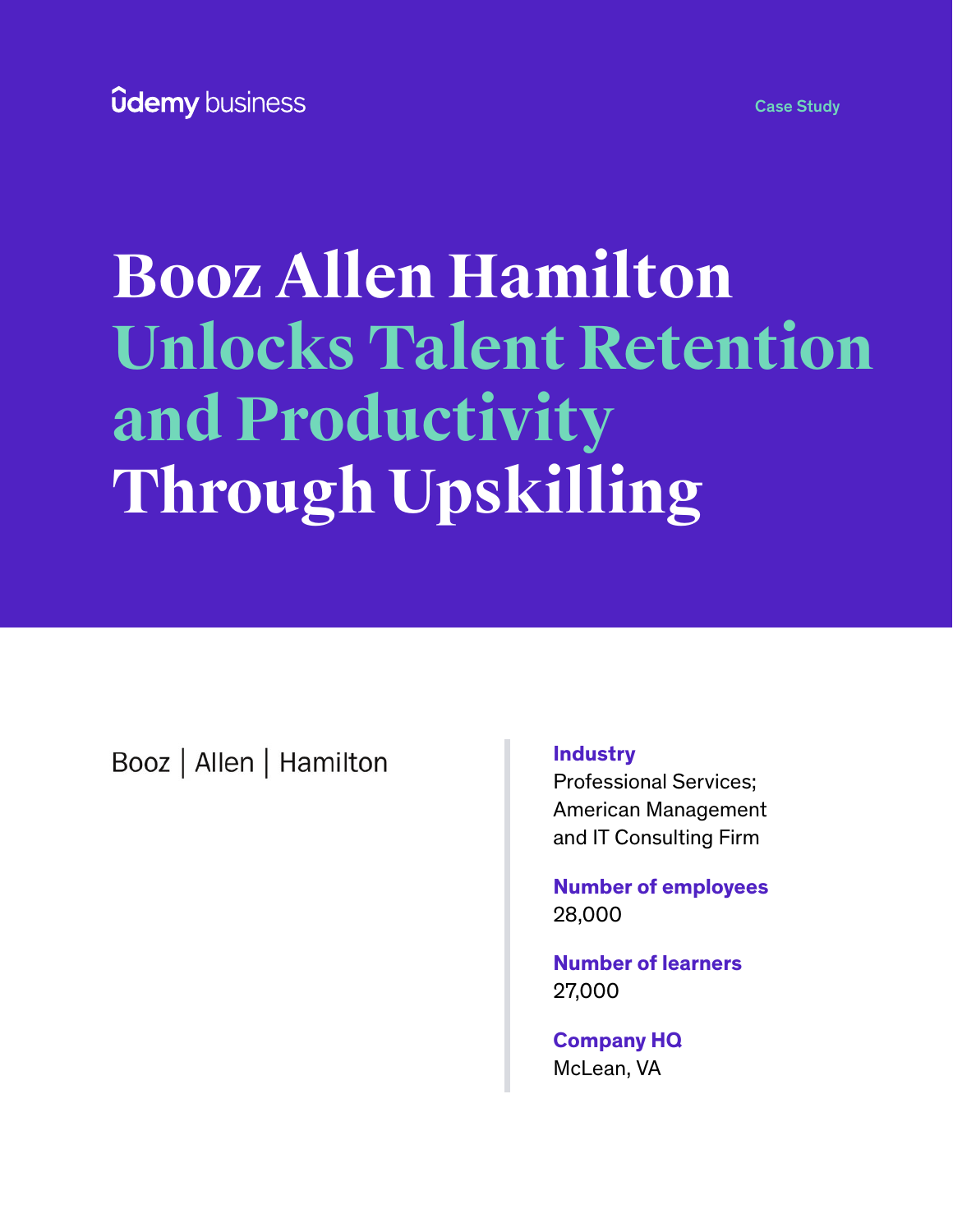**"" Thanks to Udemy Business, Booz Allen has armed our workforce, specifically data scientists, with highly relevant and in-demand tech skills that are enabling consultants to stay ahead of big data trends and raise the bar on proficiency, skills, and competencies to meet client demand.**



**Jim Hemgen** Principal for Booz Allen Hamilton

# **Key Business Outcomes Supported by L&D:**

Increase in billable hours 3%

Retention rate for program graduates 93%

Students rated as highly proficient in data science upon completion 93.5%

Learners have indicated *"a positive impact on productivity"* 65%

## **The Challenge**

Address growing need for highly proficient data scientists to work on client engagements, while tackling a critical hiring shortage that makes talent upskilling and retention essential.

# **The Solution**

Udemy Business powers a Booz Allen Hamilton learning & development program that trains thousands of data scientists while improving career development and elevating revenue.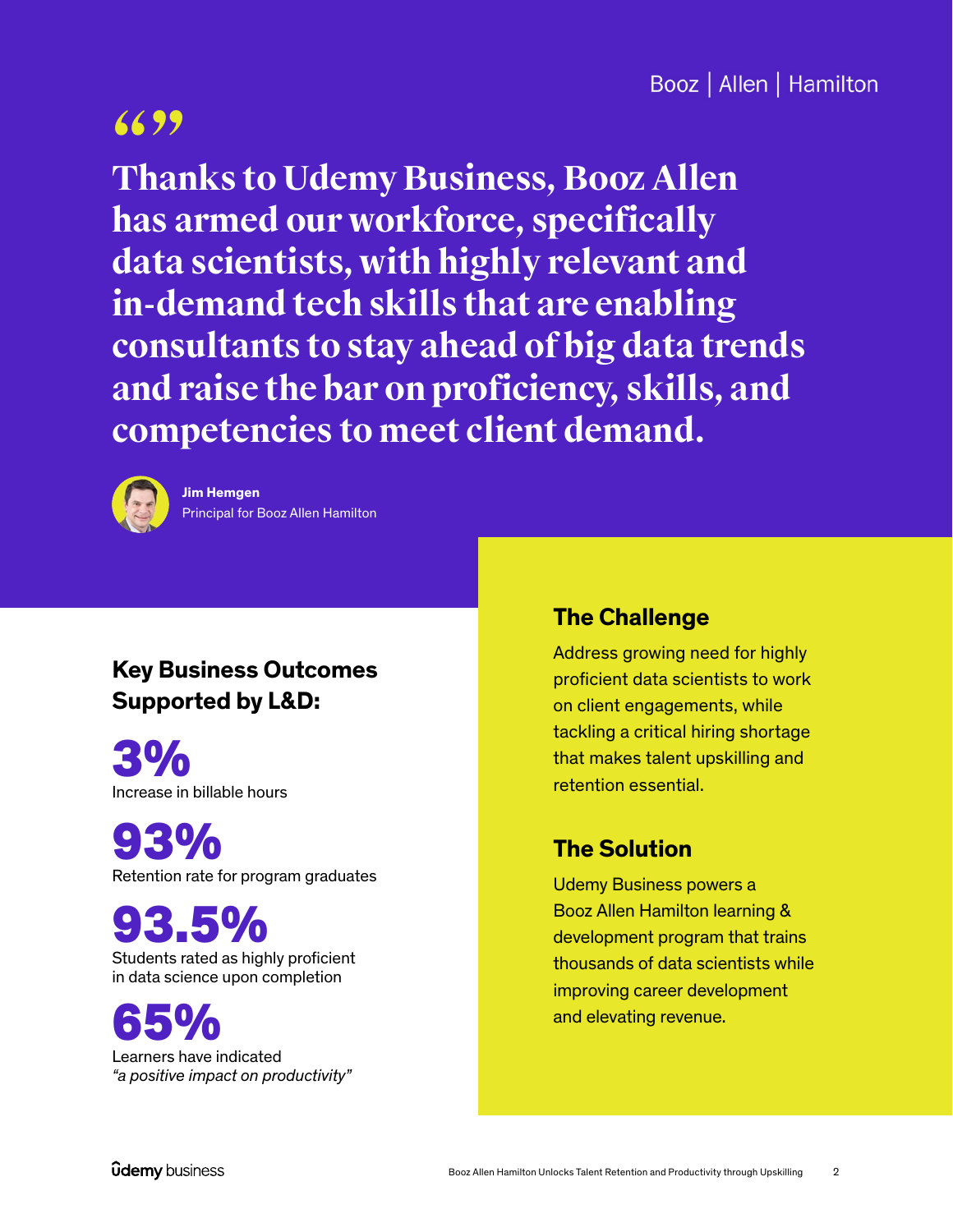Headquartered in northern Virginia, Booz Allen is a global firm of approximately 28,000 diverse, passionate, and exceptional people driven to excel, do right, and realize positive change. Booz Allen created the concept of management consulting more than a century ago and this culture of innovation empowers their employees as creative thinkers, bringing unparalleled value and ingenuity to clients and their challenges.

Booz Allen employees provide world-class, industry leading expertise in the areas of Strategy and Consulting, Analytics, Digital Solutions, Engineering, and Cyber across industries ranging from defense to health to energy to

international development. Innovation has always been core to company culture and through the **Technical (Tech) Excellence** program the organization has reaffirmed its commitment to clients through an investment in its people.

# **Challenge**

# **From highly-skilled technical talent to improving engagement, robust learning is critical for Booz Allen**

In recent years, organizations in all industries—from health, to national security, to finance, to energy—have realized the benefits of employing highlyskilled technical talent. Consequently, the demand for such talent has exploded, making it very difficult to recruit and retain these individuals. In fact, the demand for certain skill sets literally outweighs the supply.

**"" As learning experience architects, we had to think carefully about every aspect. We needed to build a compelling ecosystem that featured high-quality, curated content, and it had to be delivered efficiently, securely, and at scale for our globally distributed firm. Udemy Business has been core to our successful ecosystem.**



## **Jim Hemgen**

Principal for Booz Allen Hamilton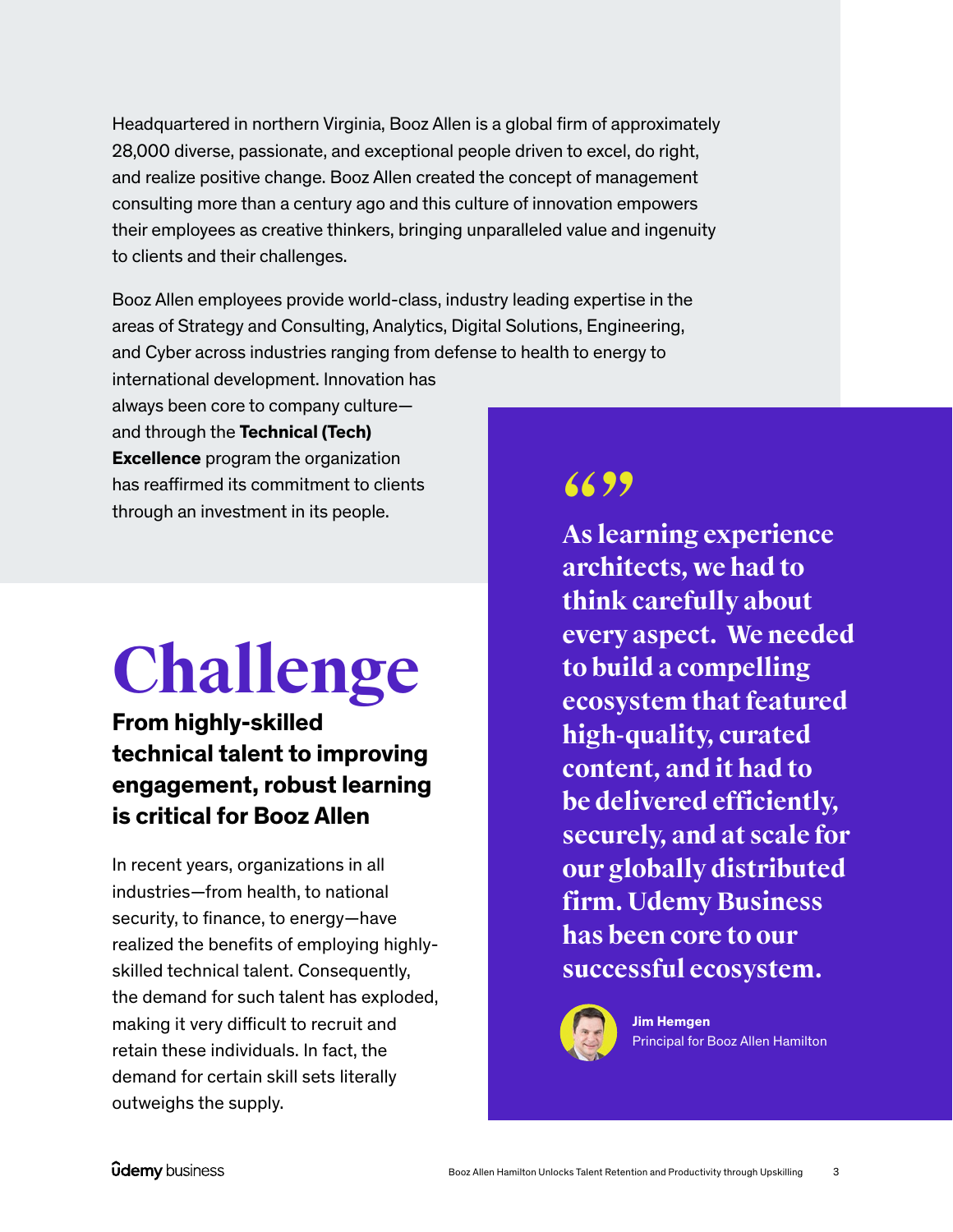**"" We're taking action and accelerating our data science growth, investing in key technology and training partnerships to arm our employees with the capabilities they need to support our clients' most pressing challenges for years to come.**



**Jim Hemgen** Principal for Booz Allen Hamilton

Looking within Booz Allen, many employees with the necessary technical skillsets did not have the required clearance levels; and conversely, few with the required clearance level had the necessary technical skills. As a result, sold and funded positions often remained unfilled, sometimes for several months and even at the cost of the loss of the contract. The firm quickly realized that to position itself as a leading provider of solutions in technology, it would need to aggressively commit to reskilling and upskilling existing and newly hired employees

The Learning and Development (L&D) team partnered with leaders across multiple business units and talent acquisition to determine where greatest needs existed across the workforce. The team analyzed volume of unfilled job requisitions to determine hard-to-fill jobs, interviewed leaders challenged with lack of qualified candidates, and assessed reasons why cleared applicants did not complete hiring process. Data showed the firm experienced talent shortages in four technical domains – 1) Data Science, 2) Cyber Engineering, 3) Modern Software Development, and 4) Cloud Engineering.

One major business group identified 30 highly cleared candidates were turned away for incomplete qualifications. Further analysis showed this population lacked 20-30 percent of skills compared to those that were successfully hired. The L&D team probed other business groups dependent on highly cleared talent to discover similar hiring challenges.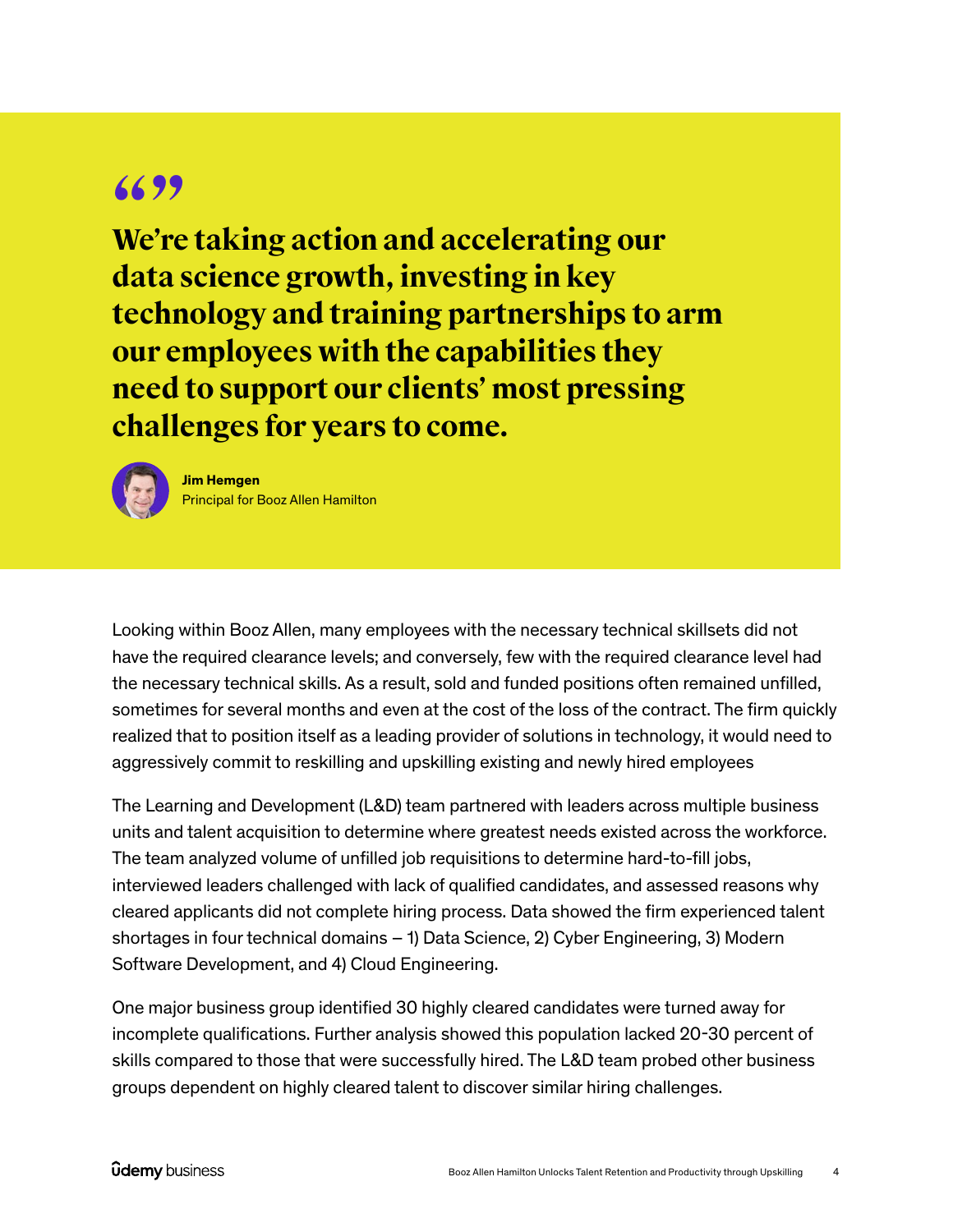The proposed solution was to establish a centralized, firm-sponsored program to develop in-demand skills and provide experience for junior, cleared talent to create a pipeline of qualified talent for in-demand roles. The desired business outcome was measured by recovered profitability loss resulting from unfilled sold and funded job requisitions. Leadership outlined distinct goals which the L&D team translated into design requirements for their solution search.

### **Getting the balance right for both hiring and upskilling**

Because the DC metro area is exceptionally competitive for talent, the L&D team knew it wasn't practical to consider hiring the necessary number of skilled workers outright. The most advantageous approach would be a "build and buy" strategy, wherein some workers would be recruited and hired externally, and the remaining would be internally upskilled through formal training. Of course, new hires wouldn't all be readymade experts on day one. Many would also need to be trained in some capacity to meet Booz Allen's growing business needs—as well as its need to retain critical talent in such an aggressive market.

# **Clear objectives translated into solution design requirements for Booz Allen L&D:**

- **1. Boost revenues** by competing for and winning most complex client solutions contracts. Close the gap in opportunity loss resulting in lack of qualified candidates.
- **2. Attract top diverse talent** in alignment with firm's diversity, equity, and inclusion goals.
- **3.** Create a sustainable approach for **building technical talent** within Booz Allen while continuing to increase the technical workforce representation 10 percent over three years.

"Striking this balance," says Jim Hemgen, Principal for Booz Allen Hamilton, "was a challenge we knew required the right online learning partnership and the right talent acquisition playbook to both hire and upskill efficiently." With training as the linchpin of its new initiative, the L&D team had work to do.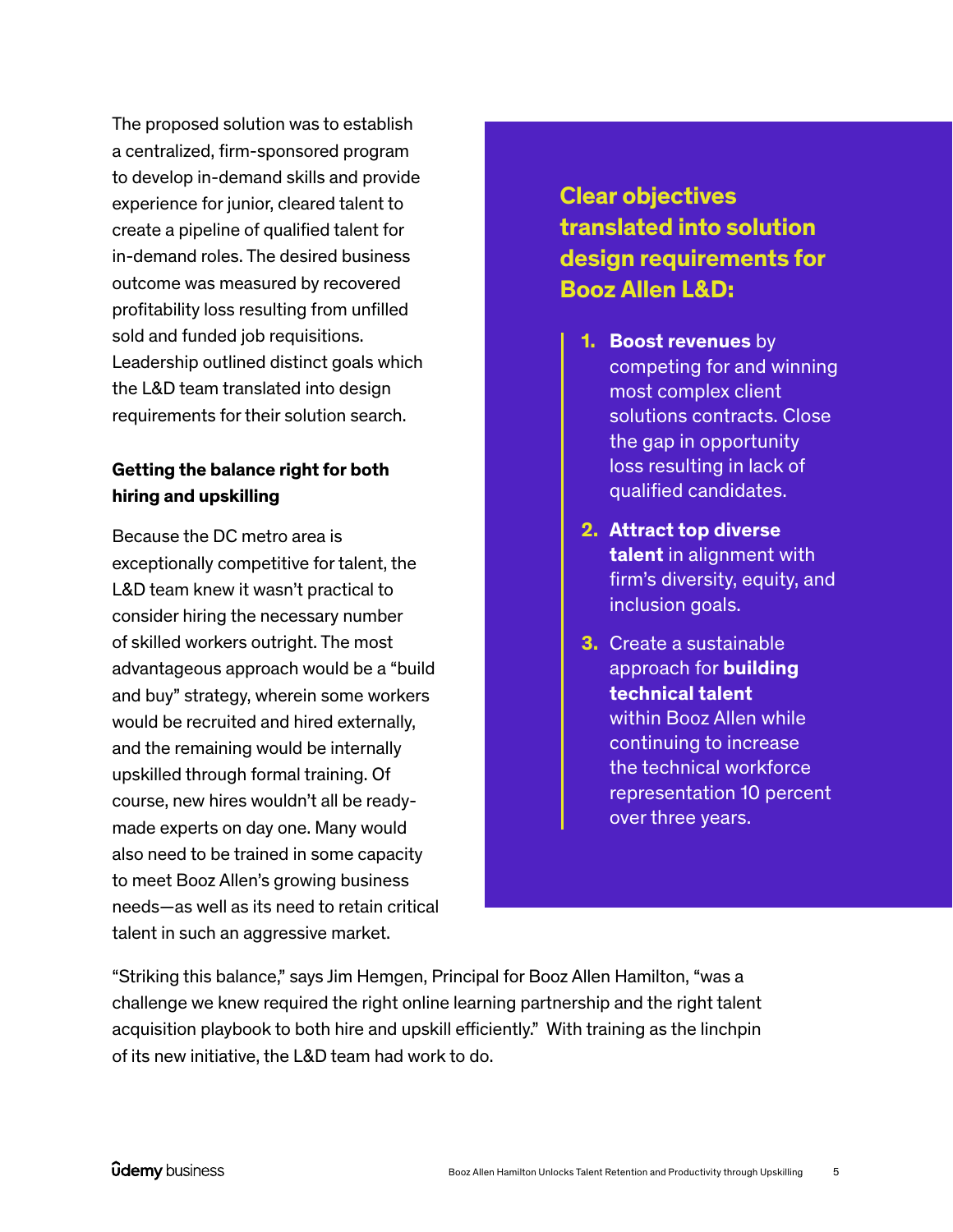**"" Striking a balance between training new hires to meet Booz Allen's growing business, and retaining critical talent in this aggressive market, was a challenge we knew required the right online learning partnership and the right talent acquisition playbook to both hire and upskill efficiently.**



**Jim Hemgen** Principal for Booz Allen Hamilton

# **Solution**

**Udemy Business elevates Booz Allen learning program to unprecedented engagement levels**

Booz Allen Hamilton's status as a federal contractor means the firm always conducts due diligence with a comprehensive search and evaluation and the quest for a new online learning partner was no exception. After careful consideration of multiple vendors, Booz Allen ultimately found Udemy Business checked every box on its wish list, from exceptional content to security, scalability, and ease of use.

The L&D team then designed a very flexible new framework, powered by Udemy Business, that gives learners easy access to the content they need to reach their learning objectives. The framework features a blended approach of asynchronous learning, instructor-led courses, mentoring, and capstone projects.

As a firm, Booz Allen Hamilton wanted to do more than simply navigate the world of data science—**they wanted** 

**to be game-changers in the field**. That meant filling the firm's talent pool with experts who could intelligently translate data insights into profitable business outcomes for clients. That's why, Booz Allen launched its first **Tech Excellence** program focused on Data Science, backed by Booz Allen's leadership, setting a bold goal: to employ 5,000 skilled data scientists.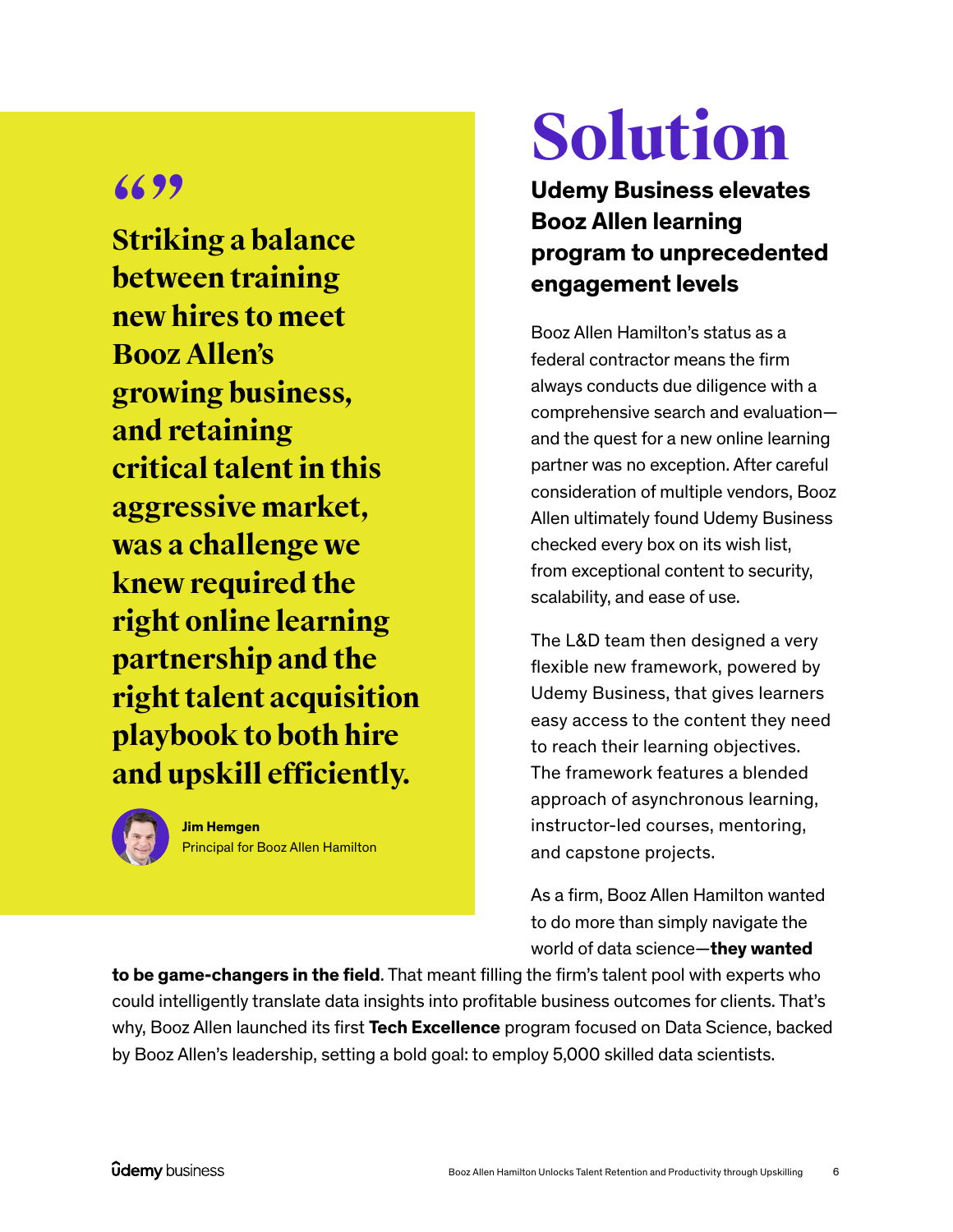### **Tech Excellence in learning from the top-down**

Senior leaders spoke to the program's importance in All Hands meetings and written communications - "We have built our data science practice over the last five years, but the availability and complexity of data, data structures, and data sources only continues to grow. We can't let our ourselves or our clients lose sight of finding and leveraging new insights that are actionable and meaningful. In all transparency, organizations that are unable to keep pace with the volume of data growth will get left behind," Shares Hemgen. "That's why we're taking action and accelerating our data science growth, investing in key technology and training partnerships to arm our employees with the capabilities they need to support our clients' most pressing challenges for years to come."

Powerful words from leaders like this encourage managers and participants to understand that the Tech Excellence program is an investment in employees, clients, and the firm. The development team deliberately incorporated Booz Allen's BE3 promise—Be You, Be Booz Allen, Be Empowered—into the program to deliver on the firm's broader employee value proposition, enabling employees to learn without limits and develop newfound confidence.

Before long, the program grew to 500 participants. And today, the count has grown by **an impressive 300% from its starting point**, with over 2,000 employees leveraging the data science learning program alone, in just four years.

With fewer than 40% of Booz Allen employees engaging in their previous solution, in its place they deployed the Udemy Business online system designed to entice learners with top-quality courseware and a personalized learning program—something that showed employees The firm was eager to invest in their long-term career development and retention. From the start the new solution needed to be something that a lean L&D team could easily support, Udemy Business as come through for us. "As learning experience architects, we had to think carefully about every aspect,"

# **6699**

**In L&D, we often are constrained by limited resources and think in terms of operational excellence. Udemy Business has supported our ability to scale our learning program effectively, adeptly achieving this milestone objective.**



### **Jim Hemgen**

Principal for Booz Allen Hamilton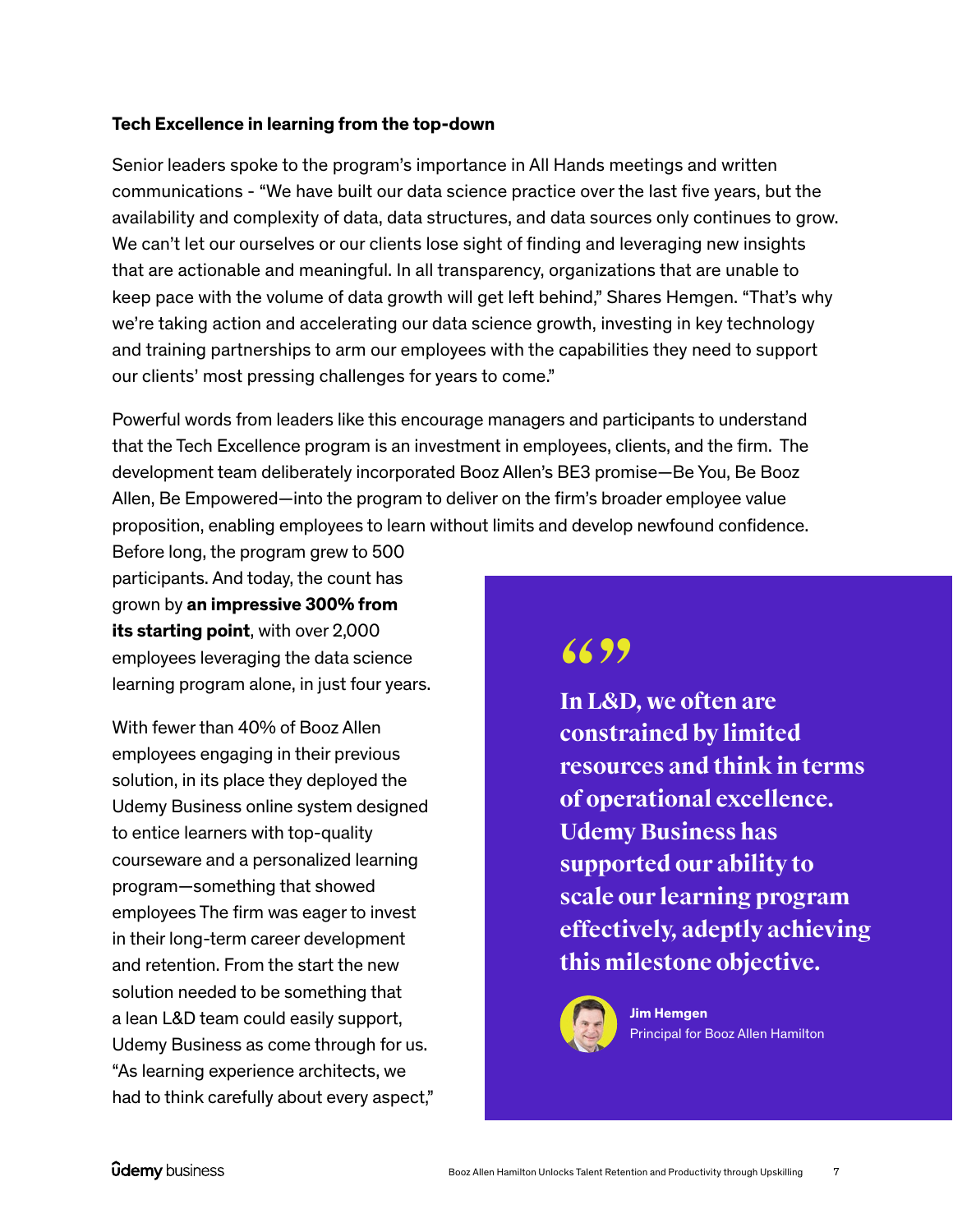**66 99**<br>**65% of learners have indicated a positive impact on productivity here at Booz Allen. Even more impressive, we estimate that the acquired knowledge and experience afforded by Udemy Business's content is helping our consultants close client projects three times faster.**



**Jim Hemgen** Principal for Booz Allen Hamilton

recalls Hemgen. "We needed to build a compelling ecosystem that featured high-quality, curated content, and it had to be delivered efficiently, securely, and at scale for our globally distributed firm. Udemy Business has been core to our successful ecosystem."

# **Results**

## **Personalized learning paths scale up employee productivity and engagement at Booz Allen**

With Udemy Business as its learning partner, Booz Allen Hamilton employees take full advantage of not only the platform's top-quality content, but also the engaging features that enable content to be delivered via scalable, personalized pathways. Employees can also further their progress through online assessments tailored to their specific needs, as well as through a blended learning model that focuses on hands-on projects in the classroom. Mentor circles, composed of Booz Allen employees with advanced training, provide additional support and engagement throughout the learning journey.

Combined, these modalities enable Booz Allen learners to rapidly achieve learning objectives that directly impact their day-to-day work—and the results speak for themselves.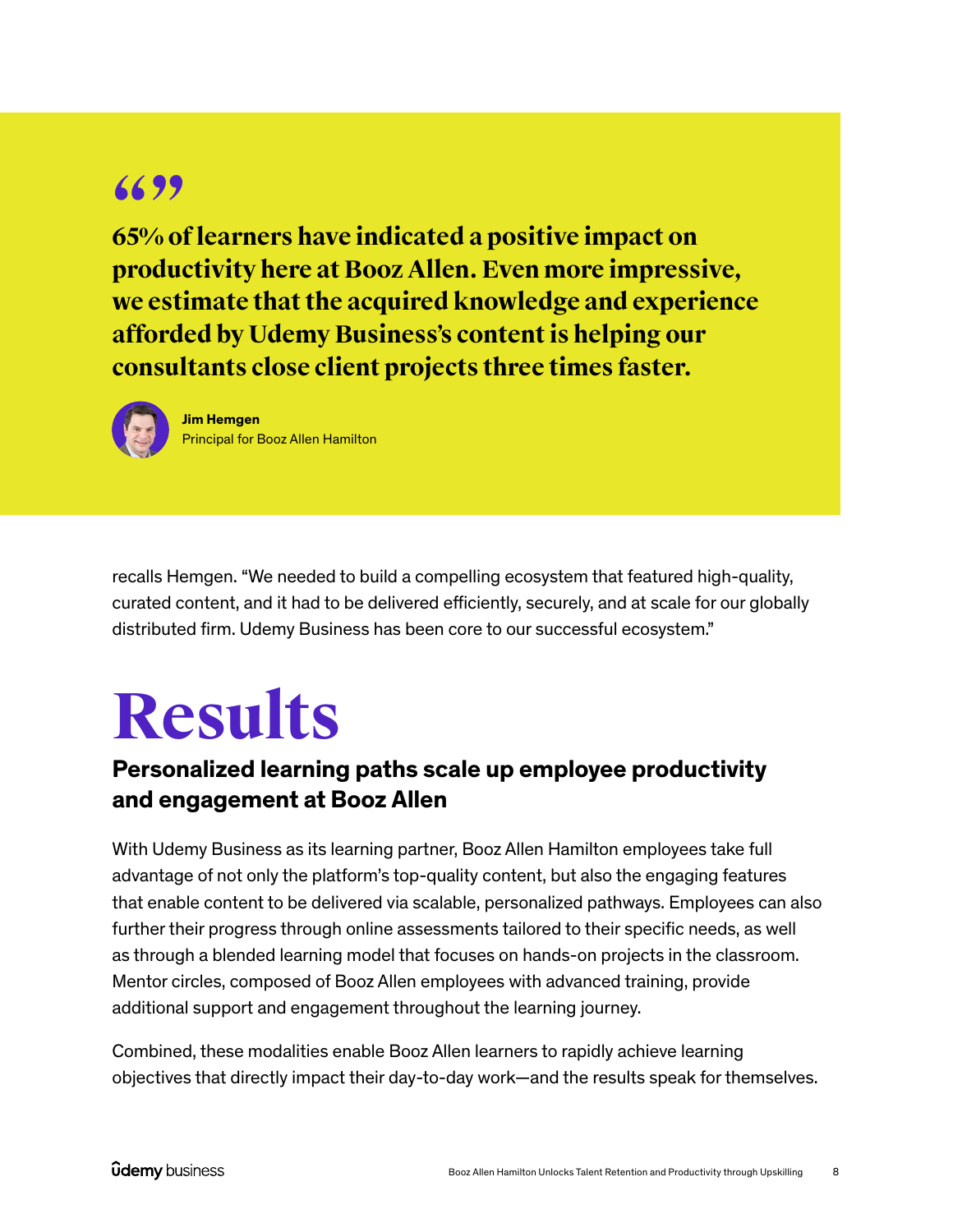### **93.5% of students are now rated highly proficient in data science** upon

completion of their assigned courses, and 65% of learners have indicated a positive impact on productivity. Even more impressive, Booz Allen estimates that the acquired knowledge and experience afforded by Udemy Business's content is helping consultants close client projects three times faster.

Not surprisingly, Booz Allen is also experiencing a **93% retention rate for graduates of its advanced learning program**, which is a 9% increase over non-graduates.

### **L&D initiatives drive bottom-line results across the firm**

Thanks to Udemy Business, Booz Allen has armed its workforce, specifically its data scientists, with highly relevant and in-demand tech skills that are enabling

# **6699**

**The Booz Allen Talent Marketplace, featuring Udemy Business, will empower our employees to build targeted skills, expand qualifications, and help them successfully navigate careers from within.**



**Jim Hemgen** Principal for Booz Allen Hamilton

consultants not only to stay ahead of big data trends, but also to raise the bar on proficiency, skills and competencies available to meet client demand. As such, Booz Allen is able to translate its upskilling of in-house expertise into competitive advantage in the market, while also saving on the time and expense of external talent acquisition.

Of course, having a greater number of highly skilled data scientists is also paying off in terms of revenue growth. Since implementing its new learning framework supported by Udemy, Booz Allen has seen a **3% increase in consultant billability**, and this growth is expected to continue, as client demand for data science expertise drives new client engagements at a record pace.

Each October Booz Allen conducts a firmwide employee satisfaction survey. When comparing the survey results of the general workforce versus the Tech Excellence graduate population for the 2021 fiscal year, we found that Tech Excellence graduates had an employee satisfaction range of 3.1 % higher than the general Booz Allen population.